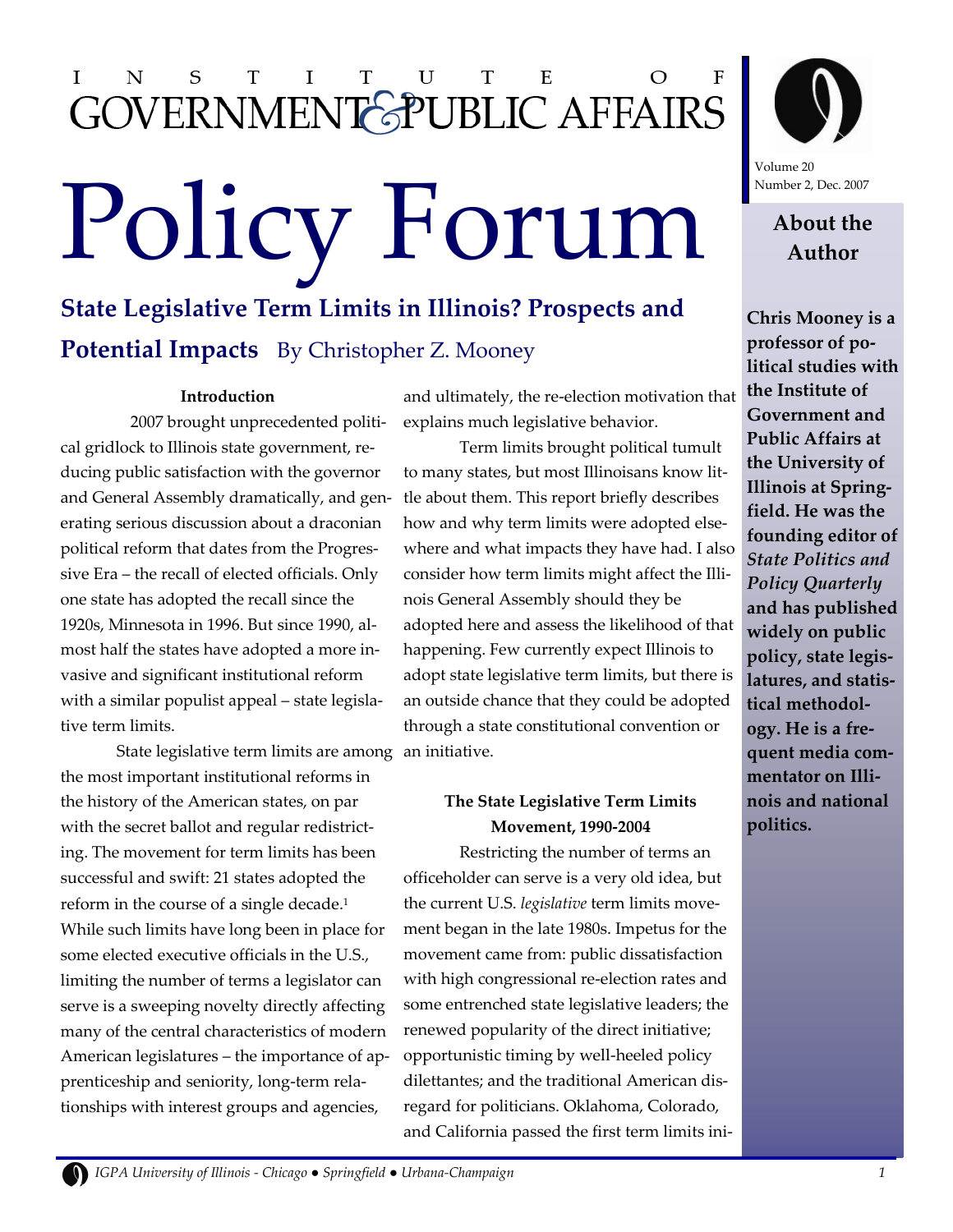tiatives in 1990. Sensing an opening, activist Paul Jacob organized U.S. Term Limits (www.ustl.org) to initiate petition drives in other direct-democracy states. In short order, 19 of 23 states with ballot initiatives had term limits.<sup>2</sup>

Smitten with the reform, the states also often passed initiatives limiting the terms of governors, judges, and other statewide and local officials.<sup>3</sup> In all, 52 such statewide initiatives were voted on from 1990 to 2006, with term limits advocates winning 85 percent of the time.<sup>4</sup> Clearly, term limits are highly popular with voters, tapping Americans' deep distrust of professional politicians (see Table 1).

In a slight retrenchment, between 1997 and 2004, four state supreme courts threw out legislative term limits statutes and two state legislatures repealed their limits. As a result, today 15 states limit the number of terms their legislators can serve (see Table 2).

#### **The Impact of State Legislative Term Limits**

In the ballot wars of the 1990s, debate over state legislative term limits was not informed by much solid research about their potential impacts. Now, more than a decade after the first legislators were banned from seeking re-election, we have a better understanding of some of the major consequences of the reform.<sup>5</sup>

#### **Elections**

One of their advocates' main arguments was that term limits would increase competition in legislative elections, by eliminating seemingly invincible incumbents from many races. But studies have now shown that term limits have little effect on electoral competition and campaign spending. Competition may even decrease because incumbents run unopposed more often under the reform. Typically, potential candidates wait for their legislator to be termed out, at which time there is a free-for-all for the open seat. On the other hand, term limits do seem to stir the broader political pot, as termed-out legislators run more frequently for seats in the other

chamber, local offices, and Congress, while local officials run more frequently for open seats when state legislators are forced out. This rotation of professional officeholders may reduce political stagnation in term limits states.

#### **Legislative Composition**

Term limits advocates also hoped that their reform would change the composition of state legislatures. Some

#### **Table 1. States that Enacted Legislative Term Limits**

| <b>State</b>  | <b>Enacted</b>    | %Vote<br><b>Approval</b> <sup>a</sup> |
|---------------|-------------------|---------------------------------------|
| California    | 1990              | 52.2                                  |
| Colorado      | 1990              | 71.0                                  |
| Oklahoma      | 1990              | 67.3                                  |
| Arizona       | 1992              | 74.2                                  |
| Arkansas      | 1992              | 59.9                                  |
| Florida       | 1992              | 76.8                                  |
| Michigan      | 1992              | 58.8                                  |
| Missouri      | 1992              | 75.0                                  |
| Montana       | 1992              | 67.0                                  |
| Ohio          | 1992              | 68.4                                  |
| Oregon        | 1992 <sup>b</sup> | 69.5                                  |
| South Dakota  | 1992              | 63.5                                  |
| Washington    | 1992 <sup>b</sup> | 52.0                                  |
| Wyoming       | 1992 <sup>b</sup> | 77.2                                  |
| Maine         | 1993              | 67.6                                  |
| Idaho         | 1994 <sup>c</sup> | 59.0                                  |
| Massachusetts | $1994^{\rm b}$    | 52.0                                  |
| Utah          | 1994 <sup>c</sup> | $---d$                                |
| Louisiana     | 1995              | 76.0 <sup>e</sup>                     |
| Nevada        | 1996              | 54.3                                  |
| Nebraska      | 2000              | 56.0                                  |

<sup>a</sup> State legislative term limits were rejected by voters in Mississippi in 1999 (55-45 percent) and North Dakota in 1996 (53-47 percent).

<sup>b</sup> Limits were later repealed by state supreme courts in 1997 in Massachusetts, 1998 in Washington, 2002 in Oregon, and 2004 in Wyoming.

 $\textdegree$  Limits were later repealed by state legislatures in 2002 in Idaho and in 2003 in Utah.

<sup>d</sup>Utah's state legislature adopted term limits in 1994.

<sup>e</sup> Louisiana's vote was on a referendum, referred to the voters after passage through the regular legislative process.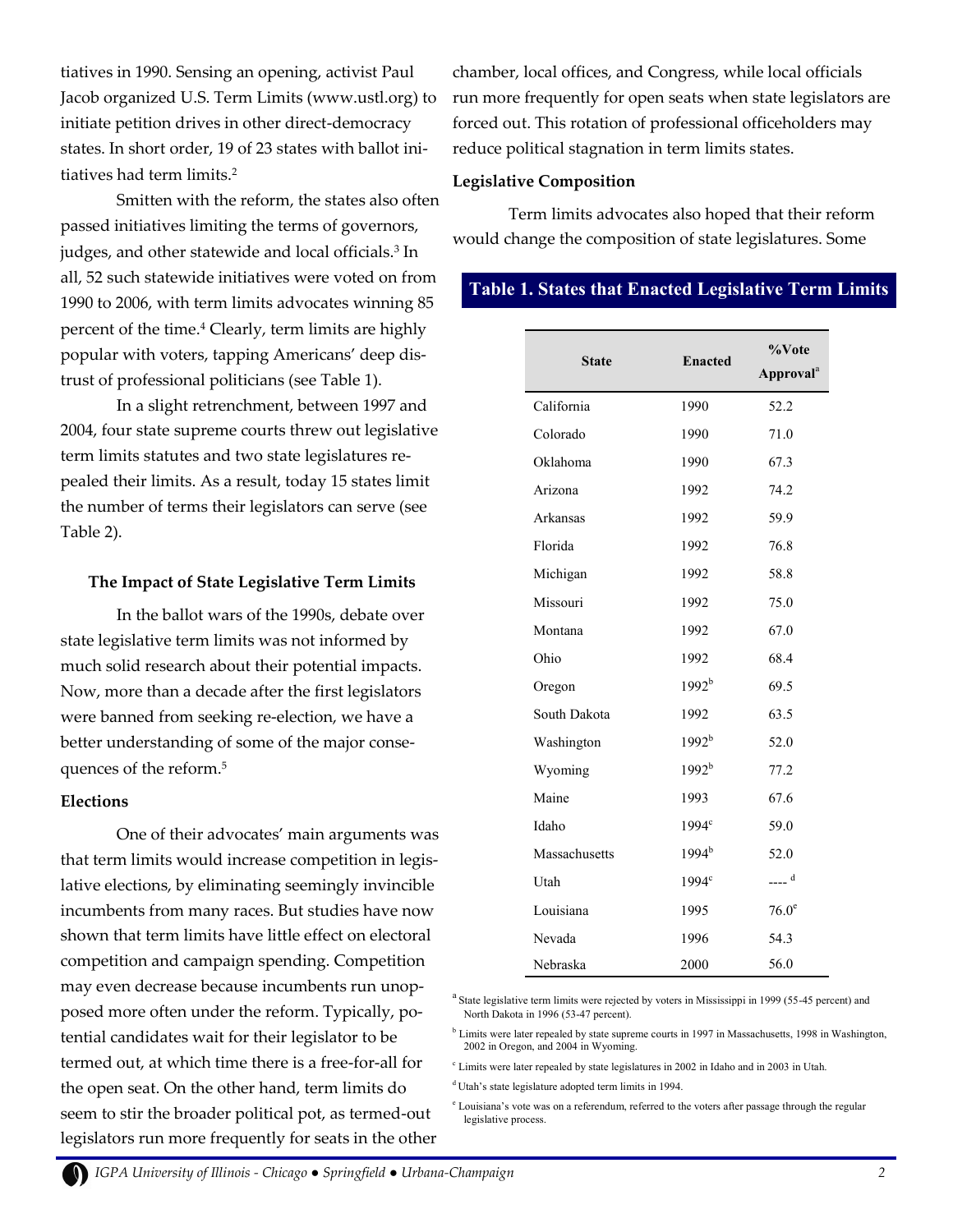#### **Table 2: State Legislative Term Limits in Effect as of 2007**

|              | <b>Lower House</b> |                       | <b>Upper House</b> |                       |
|--------------|--------------------|-----------------------|--------------------|-----------------------|
| <b>State</b> | Limit<br>(years)   | <b>Starting</b><br>in | Limit<br>(years)   | <b>Starting</b><br>in |
| California   | 6                  | 1996                  | 8                  | 1998                  |
| Colorado     | 8                  | 1998                  | 8                  | 1998                  |
| Oklahoma     | 12                 | 2004                  | 12                 | 2004                  |
| Arizona      | 8                  | 2000                  | 8                  | 2000                  |
| Arkansas     | 6                  | 1998                  | 8                  | 2000                  |
| Florida      | 8                  | 2000                  | 8                  | 2000                  |
| Michigan     | 6                  | 1998                  | 8                  | 2002                  |
| Missouri     | 8                  | 2002                  | 8                  | 2002                  |
| Montana      | 8                  | 2000                  | 8                  | 2000                  |
| Ohio         | 8                  | 2000                  | 8                  | 2000                  |
| South Dakota | 8                  | 2000                  | 8                  | 2000                  |
| Maine        | 8                  | 1996                  | 8                  | 1996                  |
| Louisiana    | 12                 | 2007                  | 12                 | 2007                  |
| Nevada       | 12                 | 2010                  | 12                 | 2010                  |
| Nebraska     |                    |                       | 8                  | 2006                  |

predicted the election of more members of underrepresented groups, but there has been no real increase in women or racial minorities in term-limited legislatures. An even more cherished expectation was that term limits would attract more "citizen-legislators," those who would interrupt private-sector careers for brief spells of public service. Studies suggest that reformers' hopes to reduce the number of professional politicians in state legislatures have been dashed. Most term-limited legislators regard politics as their profession, even though they serve for shorter periods in the state legislature than they would without the reform.

But term limits do have two clear, direct influences on state legislative composition. First, they increase turnover, especially in the highly professional term-limited legislatures (California, Ohio, and Michigan) that are most similar to the Illinois General Assem-

bly. Turnover in these bodies is related to the length of their limits: three-term limits yield something over 33 percent turnover each election; four-year limits average something over 25 percent turnover; and so forth. Over the past two decades, overall election-to-election turnover in the Illinois House<sup>6</sup> averaged only 18.5 percent, the seventh lowest rate in the nation.<sup>7</sup> Hence, even limiting Illinois representatives to six terms would likely increase turnover.

Second, and probably more important for Illinois, term limits purge legislative chambers of their senior members. Given the tradition of Illinois's legislative leaders learning the ropes through years of apprenticeship, the General Assembly would be radically altered by this "chopping down of the tall timber."<sup>8</sup> Given the current dissatisfaction with state government, such chopping might prove a potent argument for term-limits advocates.

#### **Legislative Behavior**

There is some evidence that term-limited legislators are less exclusively focused on their own districts, more concerned with statewide issues, and more willing to vote their own beliefs on legislation. They also spend less time campaigning and raising money. These are results that reformers applaud. On the other hand, termlimited legislators do not appear to spend more time studying and developing legislation than their unconstrained counterparts. So just what are they doing? According to one political scientist, "The first two years they're learning. The next two years they're legislating. The final two years they're looking for a job."<sup>9</sup> Thus, the fewer terms legislators are permitted, the greater the proportion of their careers is spent simply gearing up and winding down.

Term limits also disrupt relationships among legislators, reduce their understanding of and appreciation for the legislature, and force them to rush their policy agendas. All this makes the legislative process more chaotic, partisan, confrontational, and unpredictable. While many consider these to be negative side-effects of the reform, some term limits supporters are so deeply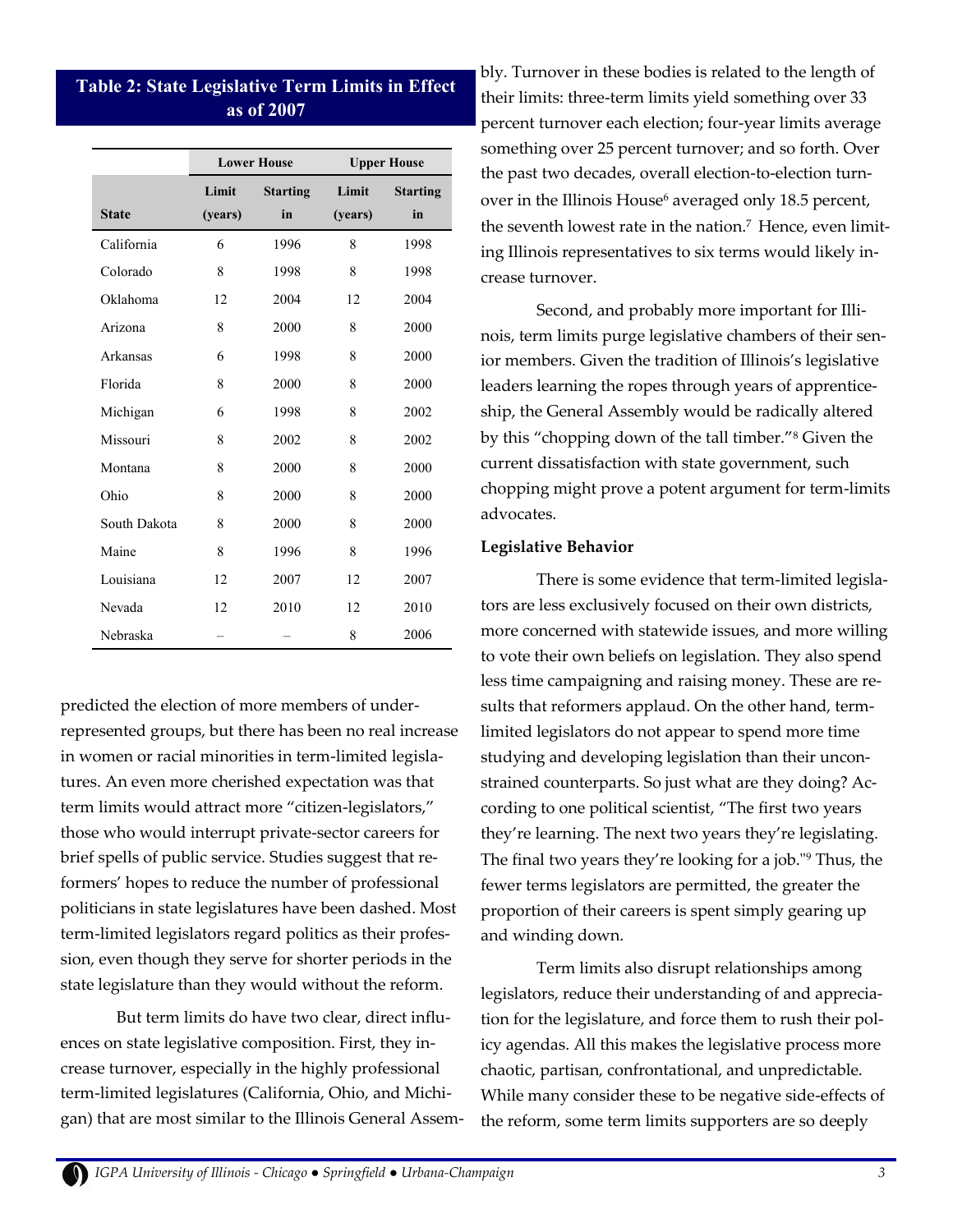suspicious of government that they actually welcome this sort of legislative gridlock, as a way of restricting government.

#### **Institutional Relationships**

Standing committees are less influential in termlimited legislatures because they are less of the storehouse of policy information and gatekeeper than they are in non-term-limited legislatures. Several studies also show that the reform significantly weakens legislative leaders, something both hoped for by term limits' proponents and feared by its opponents.<sup>10</sup> Leaders in termlimited legislatures are weakened by their lack of experience and the constant struggle for leadership power, with leaders being lame ducks immediately upon gaining their positions.

This weakening of legislative leaders and committees is largely responsible for term limits' most significant institutional effect – the legislature's overall loss of power in state policymaking. Many studies have shown that term limits reduce the influence of a legislature relative to the governor, executive agencies, and sometimes, legislative staff, just as the reform's critics had feared . This power shift is especially noticeable in technical and continuing areas of policy, like the budget, where a deep understanding of policy history and state government are vital.

Finally, while interest groups are not necessarily stronger or weaker in term-limited legislatures, lobbyists tend to work harder and their influence is more evenly distributed than in the absence of the reform. Furthermore, term-limited legislators' lack of experience can allow more deception by lobbyists.

#### **Term Limits and Illinois**

we expect of term limits in Illinois? Moreover, what are the chances of the reform being adopted here?

#### **The Impact of Term Limits in Illinois**

Term limits would likely have major impacts on politics – and potentially public policy – in Illinois. The

most prominent characteristic of recent General Assemblies is the centralization of power in the hands of longserving party caucus leaders; by ousting these and other senior legislators, term limits would almost certainly effect a complete reconfiguration of the state's political power structure. At the same time, considerable policy and procedural knowledge would also be lost, leading to weaker standing committees, inefficiency in the legislative process, and a shift in power to those entities with such knowledge – legislative staff, executive officials, and possibly interest groups. Furthermore, considering the central place of legislative leaders in the state's political power structure today, major and unpredictable political changes would occur statewide.

Thus, term limits would affect the balance of power in state government significantly. Most importantly, the governor would take an even more central place in policymaking. The 1970 Illinois Constitution established one of the most powerful governorships in the country. Consolidating power in its leaders is one way the General Assembly has managed to balance power, so term limits would render the legislature a far weaker policymaking partner. Finally, the potential for term limits to encourage unethical lobbyist behavior should worry Illinoisans.

#### **The Probability of Adopting Legislative Term Limits in Illinois**

What are the chances of Illinois adopting legislative term limits? Michigan and Ohio, large industrial states like Illinois, have already done so, as have four municipalities in Illinois: Brookfield, Riverside, Springfield, and Wilmette. What about the General Assembly?

Given the experiences of other states, what could initiative. Without an initiative, term limits would need Illinois will almost certainly not adopt the reform in the foreseeable future for one important reason – the state does not have a tradition of using the direct to be enacted through a statute or constitutional provision initiated in the General Assembly. It is a safe bet that the General Assembly will never pass a bill limiting its own members' ability to seek re-election. Even assuming that term limits was good public policy, lawmakers almost never throw themselves out of office.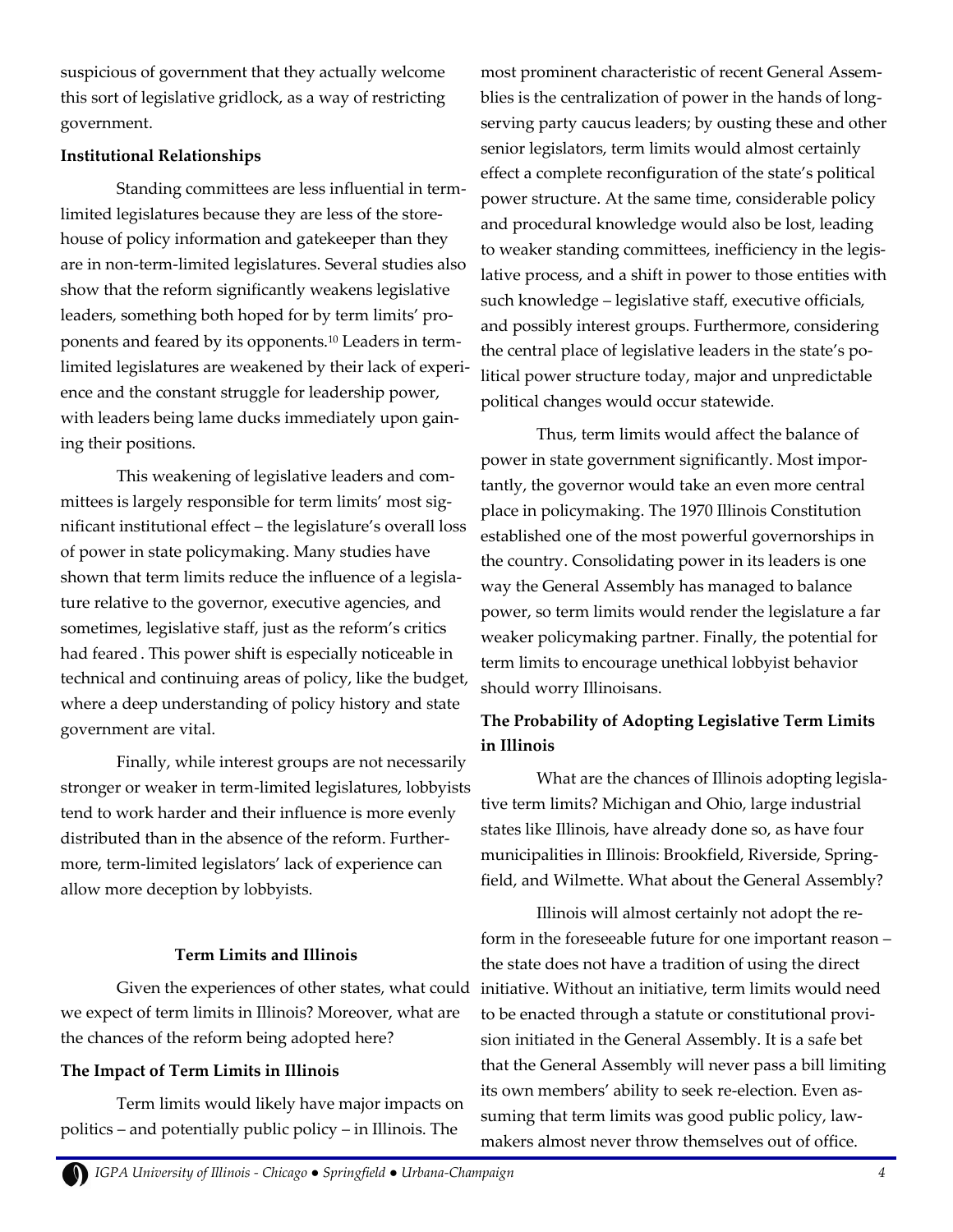But there are two caveats to this bleak prognosis for term limits in Illinois. First, Article XIV, Section 3 of the Illinois Constitution allows for direct initiatives in one specific instance – to amend Article IV, the legislative article, on "structural and procedural subjects." The only initiative ever voted on under this provision was the 1980 Cutback Amendment, which reduced the number of seats in the Illinois House from 177 to 118. But in order for a term limits initiative to come to a vote, a petition with signatures totaling 8 percent of the number of votes cast in the last gubernatorial election would first need to be approved.<sup>11</sup> Moreover, the Illinois Supreme Court would then have to rule such an initiative permissible under Article XIV, Section 3. To date, no group has been able to muster a petition with sufficient signatures to test the Court's thinking.<sup>12</sup>

Illinois could also adopt legislative term limits through an even more improbable process – a constitutional convention. In November 2008, Illinois voters get their once-every-20-years opportunity to decide whether the state should convene such a body. One year out, there is little sign of a concerted movement to do so. However, the seemingly endless 2007 legislative session, the CTA/RTA financing crisis, delayed infrastructure projects, public employee retirement under-funding, and other simmering issues have caused public discontent to soar. The environment may be ripe for populist reformers to press for direct democracy, recall, and term limits.<sup>13</sup>

#### **Conclusion**

Legislative term limits are now a fixture of politics in almost one-third of the states, many local governments, and many governments outside the United States. Scholars have found wide-ranging effects, some expected and others not, which reinforce the notion that institutional arrangements can dramatically affect the way government works, often in non-obvious ways. As Illinois voters decide next year whether to establish a constitutional convention, they should resist pat claims about quick fixes and think clearly about what any institutional changes would mean for the state. The recent history of term limits in the American states may provide a cautionary tale in this regard.

Do voters want wholesale changes in the structure of Illinois state government? Just how unhappy is the public over the current political climate in Springfield? While making long-term decisions on temporary pique is not wise, if voters have a more fundamental dissatisfaction with state politics and government they may wish to roll the dice on a constitutional convention next November.

<sup>&</sup>lt;sup>1</sup>Only 15 states have effective term limits, because six repealed them or had them nullified by the courts (see Table 1 footnotes; Table 2).

 ${}^{2}$ Louisiana and Utah adopted the reform through regular legislative process, but under the threat of more restrictive term limits initiatives. Term limits initiatives failed in North Dakota and Mississippi. Alaska and Utah have never voted on term-limiting their legislators.

<sup>3</sup> In 1995, the U.S. Supreme Court voided state laws limiting congressional service (*U.S. Term Limits v Thornton* 514 U.S. 779), but it also held that the U.S. Constitution does not prevent states from limiting the terms of their own officials.

<sup>4</sup>Conference of State Legislatures. 2006. "Statewide Votes on Term Limits." Typescript. Denver, CO.

<sup>&</sup>lt;sup>5</sup>For an extended bibliography of works on state legislative term limits, please see [http://www.igpa.ullinois.edu/lib/data/PF20-2Supplemental.pdf.](http://www.igpa.ullinois.edu/lib/data/PF20-2Supplemental.pdf)

 $6$ The Illinois Senate had even lower turnover during this period (15 percent), but its irregular terms make comparisons harder.

 $^7$ Gary F. Moncrief, Richard G. Niemi, and Lynda W. Powell. 2004. "Time, Term Limits, and Turnover: Trends in Membership Stability in U.S. State Legislatures." *Legislative Studies Quarterly* 29:357-81.

<sup>8</sup>Dave H. Everson. 1992. "The Impact of Term Limitations on the States: Cutting the Underbrush or Chopping Down the Tall Timber?" In *Limiting Legislative Terms*, Gerald Benjamin and Michael J. Malbin, eds. Washington, DC: CQ Press.

<sup>9</sup>Steve Law. 2000. "Lawmaking Talent Lost through Revolving Door," *Statesman Journal Online*, 13 February, p. 9.

 $10A$  study of Michigan has suggested the opposite, that term limits increase legislative leaders' control of their caucuses and chambers because, in a chaotic term-limited legislature, they are the only clear source of decision-making power and policy information.

 $11$ Using the 2006 gubernatorial election's vote totals, a term limits petition would need 279,040 valid signatures.

 $12$ In 1992, the conservative activist group, Illinois Forum, tried to qualify a term limits initiative, but failed to garner enough signatures.

 $13$  On the other hand, a constitutional convention populated by allies of the General Assembly would seem unlikely to propose a term limits provision.